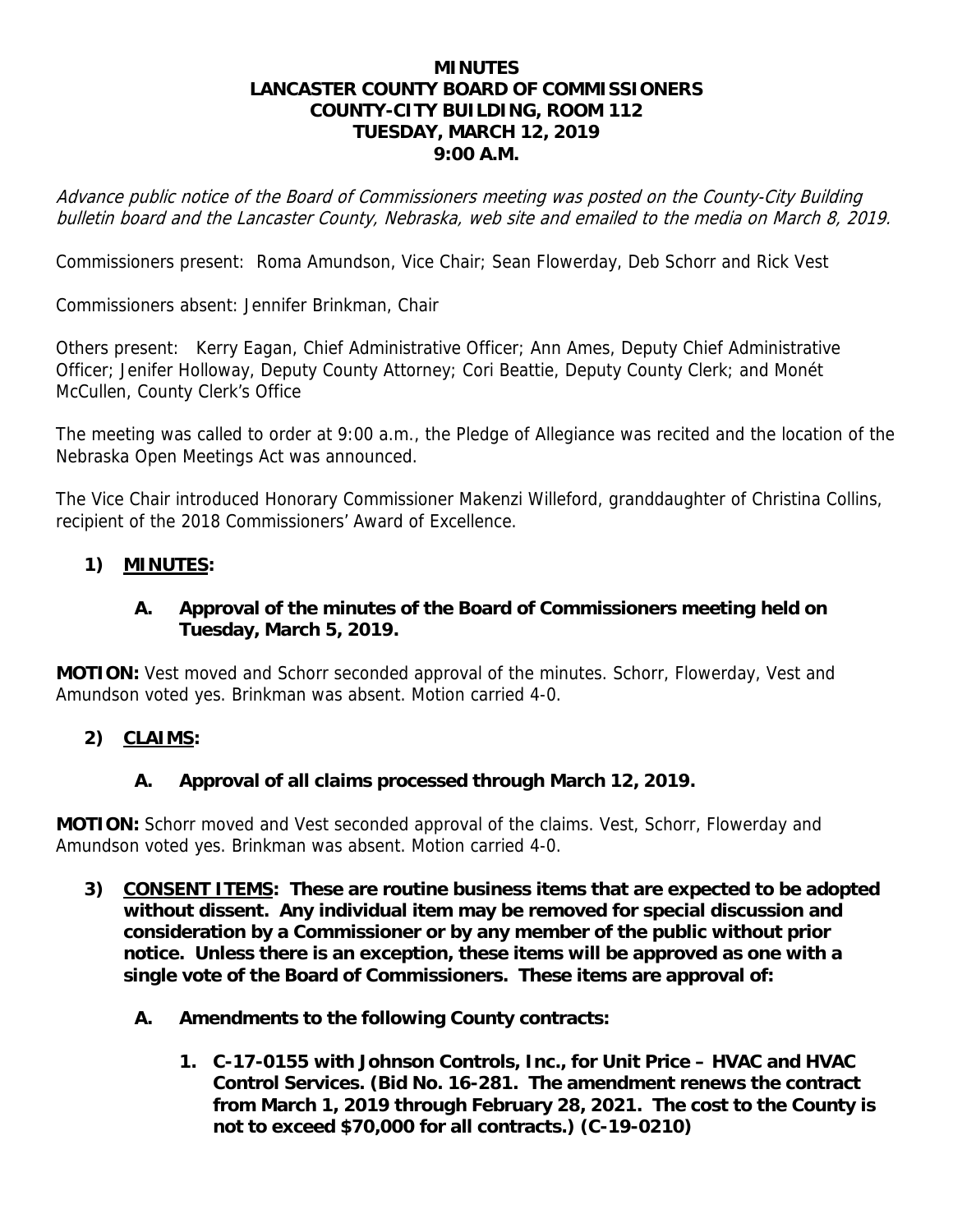- **2. C-17-0037 with Campbell's Nurseries & Garden Centers for Landscape Installation & Maintenance Services. (Bid No. 16-290. The amendment renews the contract from March 1, 2019 through February 28, 2021. The estimated combined cost to the County is not to exceed \$15,000 for all contracts) (C-19-0211)**
- **3. C-18-0756 with Galls, LLC for Annual Supply County Corrections Uniforms. (Bid No. 18-262. The amendment adjusts line item pricing by \$15.00. The revised contract total with the price adjustment is to be \$15,015 and shall not exceed this amount without approval by the Lancaster County Board.) (C-19-0212)**
- **4. C-17-0229 with Your Next Tire (Tredz Centrall) for Annual Service Inspection and Repair of Vehicle Lifts (Quote 5533. The amendment renews the contract from March 28, 2019 through March 27, 2020. The cost to the County is not to exceed \$1,000.) (C-19-0213)**
- **5. C-16-0162 with Allan Enterprises for Annual Supply Microfilming Supplies (Quote No. 5290. The amendment renews the contract from April 5, 2019 through April 4, 2020. The cost to the County is not to exceed \$13,000.) (C-19-0214)**
- **6. C-17-0422 with The Board of Regents of the University of Nebraska, on behalf of the University of Nebraska – Lincoln and its Children's Justice Clinic at the University of Nebraska for the representation of indigent juveniles in the Separate Juvenile Court of Lancaster County. (The amendment provides that the Clinic may be appointed as Guardian Ad Litem in cases arising pursuant to Neb. Rev. Stat. 43-247(1), (2), and (4)). (C-19-0220)**
- **B. Right-of-way contracts with the following:** 
	- **1. Christopher and Shannon Cuciti, South 120th Street and Van Dorn Street, in the amount of \$460. (C-19-0215)**
	- **2. The Boyer Family Trust, Jeffery S. and Shirley L. Boyer, Trustees, Southwest 2nd Street and West Princeton Road, in the amount of \$199. (C-19-0216)**
	- **3. Robert and Amy Faulk Farms, LLC, Northwest 126th Street and West Waverly Road, in the amount of \$4,939. (C-19-0217)**
	- **4. Upland Revocable Trust, Gayle Mason, Trustee, South 38th Street and Panama Road, in the amount of \$244. (C-19-0218)**
- **C. Received and placed on file the report from Assessor/Register of Deeds for February, 2019.**

**MOTION:** Flowerday moved and Schorr seconded approval of the consent items. Vest, Schorr, Flowerday and Amundson voted yes. Brinkman was absent. Motion carried 4-0.

## **4) SPECIAL PRESENTATION:**

## **A. Commissioners' Award of Excellence Annual Award winner for 2018 - Christina Collins, Human Services, in the category of Productivity and Loss Prevention.**

The Deputy County Clerk read the history of the Annual Award of Excellence and the nomination of Christina (Tina) Collins into the record.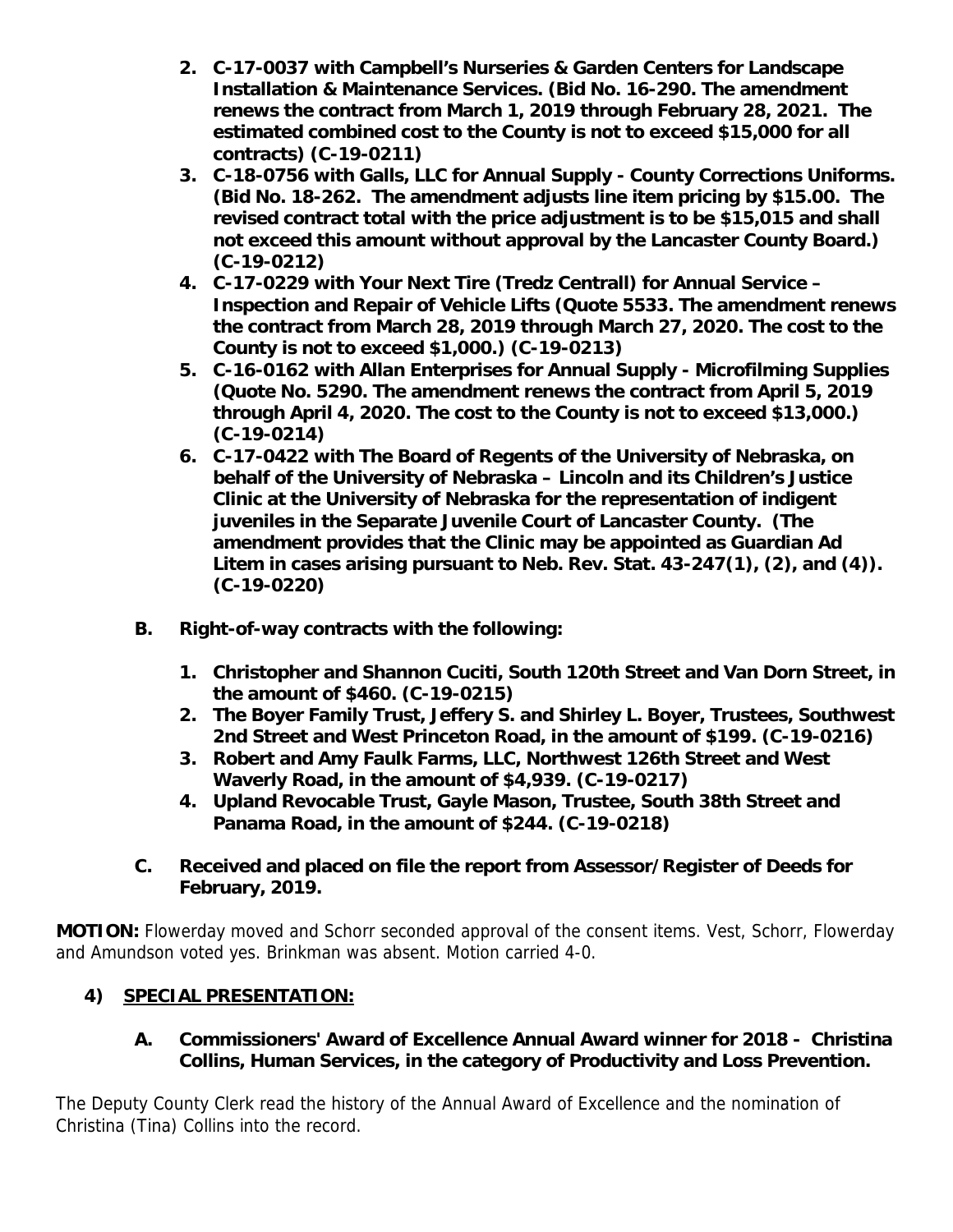Sara Hoyle, Human Services Director, said Ms. Collins really excels in her position and has helped increase efficiencies across the County. She also took on extra duties due to a retirement and most recently due to a coworker being on maternity leave.

Collins said she was honored to be nominated.

Schorr presented Ms. Collins with a plaque and Amundson thanked her for her significant contributions to the County.

# **5) NEW BUSINESS:**

## **A. Special designated license application from Sesostris Shrine for an event at 1050 Saltillo Road, Roca, on Saturday, March 30, 2019. (Department recommendations forthcoming)**

The Deputy County Clerk stated since the agenda had been published, letters of recommendation were received from the Sheriff's Office, County Engineering and the Planning Department. (Exhibit A)

Keith Plummer, Sesostris Shrine Office Manager, appeared with Bill Nelson, Event Chairman, and said one of the vendors they intend to use does not have a liquor license as they do not work with a distributor. This special designated license will allow them to serve alcohol at the event.

Note: An amended application form adding distilled spirits to the type of alcohol to be served was received in the County Clerk's Office and emailed to County Commissioners on March 11, 2019. (Exhibit B)

**MOTION:** Schorr moved and Vest seconded approval of the special designated license application with the additional department recommendations. Schorr, Flowerday, Vest and Amundson voted yes. Brinkman was absent. Motion carried 4-0.

## **B. Resolution in the matter of adopting a market increase to the Attorney I and Attorney II salary schedules in the amount of 2%. (R-19-0014)**

**MOTION:** Vest moved and Schorr seconded approval of the resolution. Vest, Schorr, Flowerday and Amundson voted yes. Brinkman was absent. Motion carried 4-0.

**C. Resolution in the matter of amending the Lancaster County Purchasing Manual. The resolution will amend the purchasing policy to allow for purchases in the open market for purchases less than \$10,000, to require all purchases between \$10,000 and \$49,999 to have three informal quotes, and to require purchases \$50,000 or more to be made through the competitive sealed bid process. The resolution will also amend the policy to only require a majority vote of the Board prior to the contract or purchase order being drawn for purchases \$50,000 or more. (R-19-0015)** 

**MOTION:** Schorr moved and Flowerday seconded approval of the resolution. Vest, Schorr, Flowerday and Amundson voted yes. Brinkman was absent. Motion carried 4-0.

**D. Resolution authorizing the installation of traffic control devices in Lancaster County. (R-19-0016)**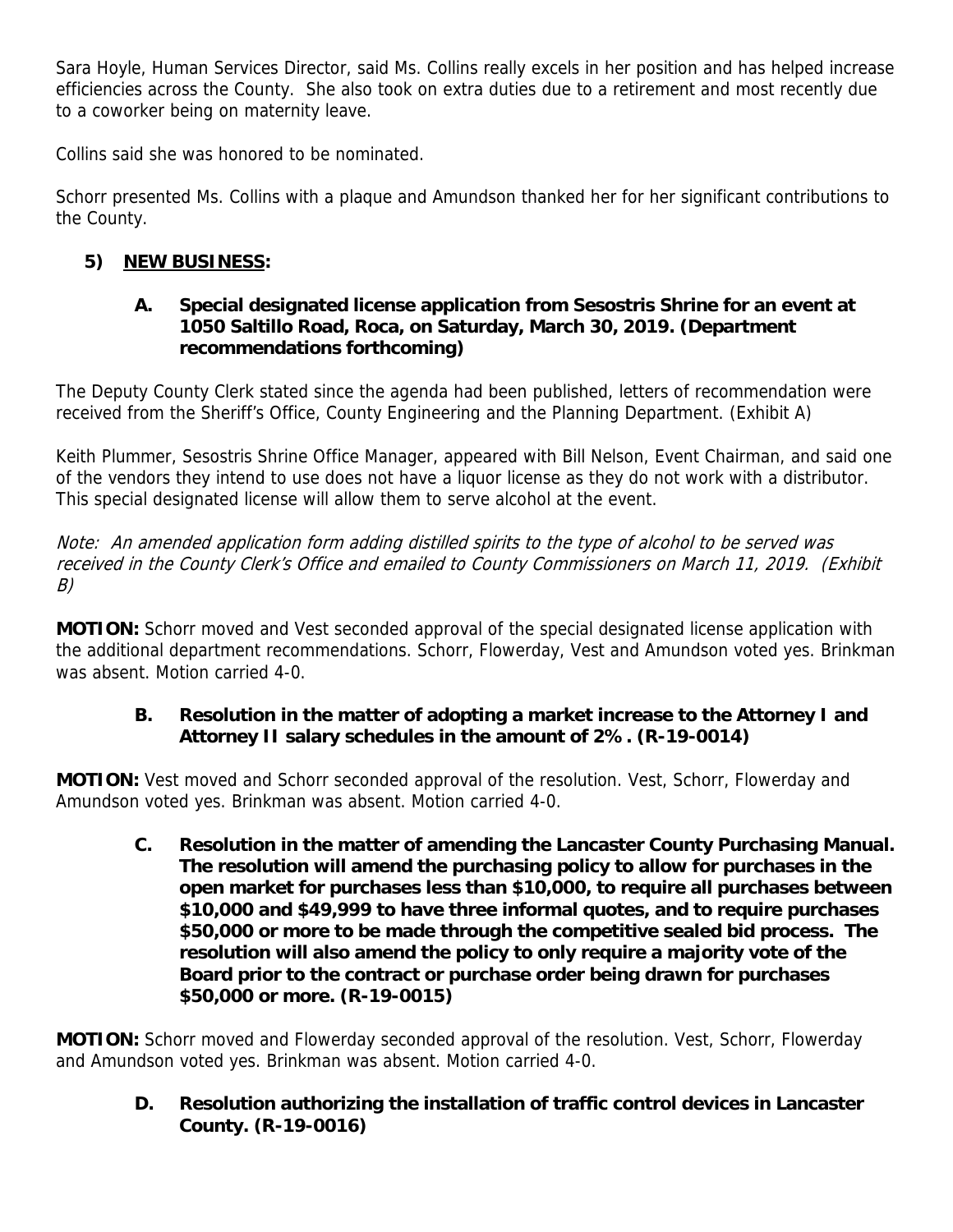Pam Dingman, County Engineer, said these signs are being installed as a courtesy due to a speeding issue in the residential area. (Exhibit C)

**MOTION:** Schorr moved and Flowerday seconded approval of the resolution. Flowerday, Vest, Schorr and Amundson voted yes. Brinkman was absent. Motion carried 4-0.

## **E. Resolution in the matter of the emergency closure of Bridge C-91. (R-19-0017)**

Dingman said this bridge is located west of the intersection at 1<sup>st</sup> Street and Raymond Road. With the current weather the bridge moved about three inches and has become too unstable. The project has been bid and construction will begin contingent upon the weather. This bridge is scour critical, structurally deficient and has a low sufficiency rating. (Exhibit D)

**MOTION:** Schorr moved and Flowerday seconded approval of the resolution. Schorr, Flowerday, Vest and Amundson voted yes. Brinkman was absent. Motion carried 4-0.

### **F. Resolution in the matter of proclaiming Census 2020 as a top priority. (R-19-0018)**

The Deputy County Clerk read the resolution into the record.

Flowerday said as Chair of the Complete Count Census Committee, he appreciated the resolution being read into the record. He discussed the importance of an accurate Census count and how every missed person equals \$13,000 in missed state revenue over a ten-year period according to George Washington University. Flowerday said he supports the resolution and encouraged his colleagues to support it as well.

**MOTION:** Vest moved and Schorr seconded approval of the resolution. Vest, Schorr, Flowerday and Amundson voted yes. Brinkman was absent. Motion carried 4-0.

**G. Renewal of agreement with Journal Star Printing, Co. (Lincoln Journal Star) for advertising for the Election Commissioner. The term of the agreement is January 1, 2019 through December 31, 2019. (C-19-0221)** 

**MOTION:** Schorr moved and Vest seconded approval of the agreement. Vest, Schorr, Flowerday and Amundson voted yes. Brinkman was absent. Motion carried 4-0.

**H. Contract with Kubert Appraisal Group in the amount of \$7,250 for appraisal services for 14 parcels in Wilderness Park, Lancaster County, Nebraska. (C-19-0219)** 

Dingman said some of the parcels will first need title work, then the ground will be appraised. (Exhibit E)

**MOTION:** Schorr moved and Vest seconded approval of the contract. Flowerday, Vest, Schorr and Amundson voted yes. Brinkman was absent. Motion carried 4-0.

**I. Quitclaim deed from Lancaster County to Grace Lutheran Church of Walton, a Nebraska non-profit corporation, to convey property generally located in a portion of the south half of fractional Section 30, T10N, R 8E or the 6th PM vacated by County Resolution R-19-0008, in Lancaster County.**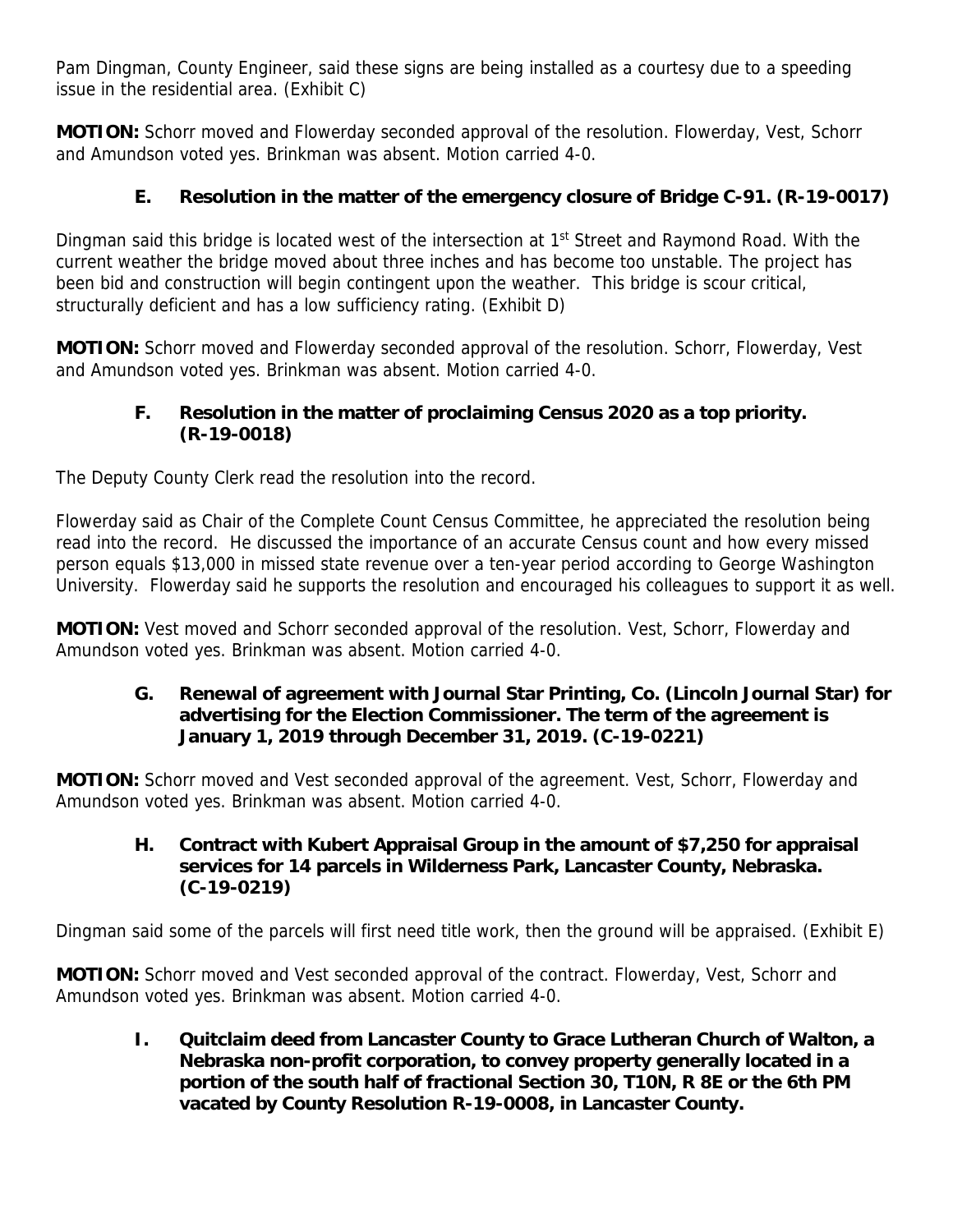Dingman explained that this issue ended up being quite complex as Grace Lutheran Church had to deed a piece of their land to the County and now, in return, the County is deeding a piece of land to the church. (Exhibit F)

**MOTION:** Vest moved and Flowerday seconded approval of the quitclaim deed. Schorr, Amundson, Vest and Amundson voted yes. Brinkman was absent. Motion carried 4-0.

**J. Agreement with the Nebraska Commissioner of Labor for training grants pursuant to the Program Guidelines of the Nebraska Worker Training program. The total amount is \$6,300. The term of the agreement shall be from the date of execution through December 31, 2019. (C-19-0222)** 

Ann Ames, Deputy Chief Administrative Officer, said this grant funds the County's Leadership Academy.

**MOTION:** Schorr moved and Flowerday seconded approval of the agreement. Vest, Schorr, Flowerday and Amundson voted yes. Brinkman was absent. Motion carried 4-0.

**K. Recommendation from the Purchasing Agent and Youth Services Center to award a contract for Security Equipment and Installation according to the terms and pricing of the NJPA Contract #031517-SCS to Stanley Convergent Security Solutions. The total amount of the contract is \$195,521.33. (B-19-0008)** 

Michelle Schindler, Youth Services Center Director, said this security system operates the entire facility and includes cameras, intercoms, doors, backup systems and tapes. The equipment generally lasts about five years. Some things have been replaced over the years, but the entire system has not been replaced since 2002. There is currently \$136,000 in their building fund and the additional funds will come from the current budget.

Bob Walla, Purchasing Agent, said this did not go through the standard bid process as it was determined to be an upgrade and not a full replacement.

**MOTION:** Schorr moved and Vest seconded approval of the recommendation. Vest, Schorr, Flowerday and Amundson voted yes. Brinkman was absent. Motion carried 4-0.

## **L. Reappointment of Jeff Frack to the Lancaster County Board of Zoning Appeals for a five-year term commencing April 1, 2019.**

**MOTION:** Vest moved and Schorr seconded approval of the reappointment. Flowerday, Vest, Schorr and Amundson voted yes. Brinkman was absent. Motion carried 4-0.

**6) PUBLIC COMMENT: Those wishing to speak on items relating to County business not on the agenda may do so at this time.** 

No one appeared for public comment.

## **7) ANNOUNCEMENTS:**

**A. The Lancaster County Board of Commissioners will hold a staff meeting on Tuesday, March 12, 2019 at 9:30 a.m., or immediately following the Board of Commissioners meeting in Room 112 of the County-City Building (555 S. 10th**